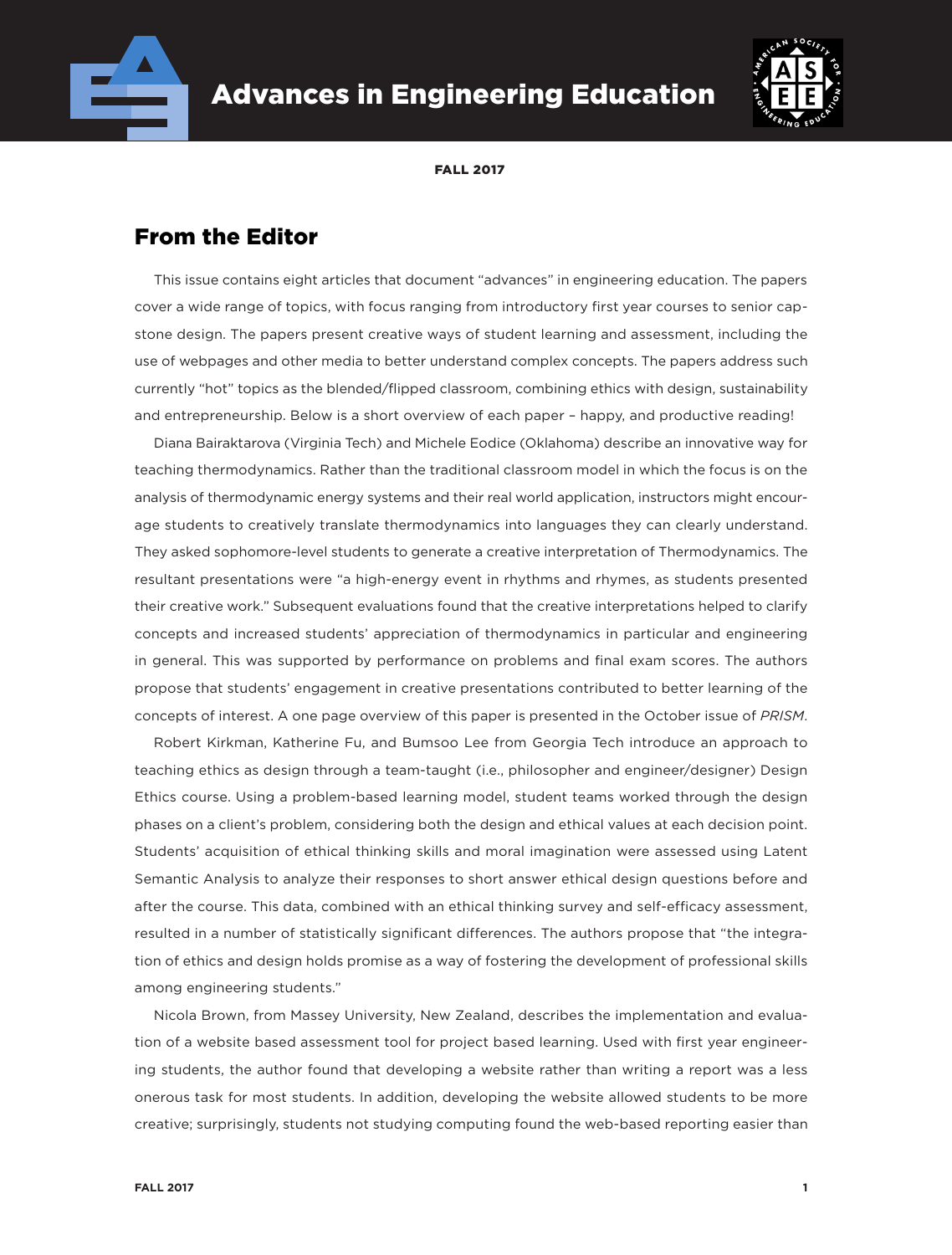

those with a computing background. Brown has proposed that using a website as an assessment tool is adaptable to a range of courses in which enhancing written and visual communication, while encouraging creativity, are objectives.

Cheryl Bodnar (Rowan University) led a multi-discipline, multi-university team that looked into how to make engineering student product designers more conscious of non-technical requirements in the marketplace. Rather than strictly focus on the technical aspects of product design, they note an increasing demand from industry for market-aware, customer focused graduates, attributes also associated with entrepreneurship. They have used the framework of a simulated focus group incorporated as part of a virtual internship and epistemic game Nephrotex to introduce student designers to "customer voice." They propose that increased customer exposure should lead to decreased product cost without a loss in product quality. They found that students in the focus group section produced less expensive final designs compared to the section without a focus group. They propose that this supports including exercises that lead to increased customer focus within the design process is possible without sacrificing design quality, and should further help to develop more entrepreneurial mindsets.

Jae-Eun Russell and colleagues from Iowa have investigated the effectiveness of a studentcentered instructional approach on engagement and achievement in a transformed electrical circuits course compared to a traditional lecture-based format. Three surveys were administered to 243 participants over a semester; demographic information, prior learning outcomes, and course outcomes were collected after the semester was over. They found that students in the studentcentered section were significantly more engaged and achieved higher learning outcomes than students in the lecture-based section, adding to the literature on blended/flipped courses. They found that the student-centered approach appeared to impact behaviors; participants valued the in-class, collaborative problem-solving activities. However, due to data limitations, they were not able to determine how the collaborative learning environment led to improved student learning. That is, although students discussed problems, asked questions of each other, and received help from teaching assistants and instructor, the students' roles (i.e., questioner and responder), the questions' nature, and the discourse that led to positive learning outcomes remained unclear.

Gail Goldberg, a STEM educational consultant examined judges using an engineering design rubric to evaluate portfolios in three different student competitions (regional, national, and global). The portfolios were posted on the Innovation Portal, a free online resource available to students, teachers, and others engaged in STEM education. Judges used the Engineering Design Process Portfolio Scoring Rubric (EDPPSR) and were surveyed by the author following each competition. Based on the results, Goldberg proposes that a complex rubric can be used by judges to evaluate competition entries both efficiently and with moderate consistency with simply cursory training. She suggests